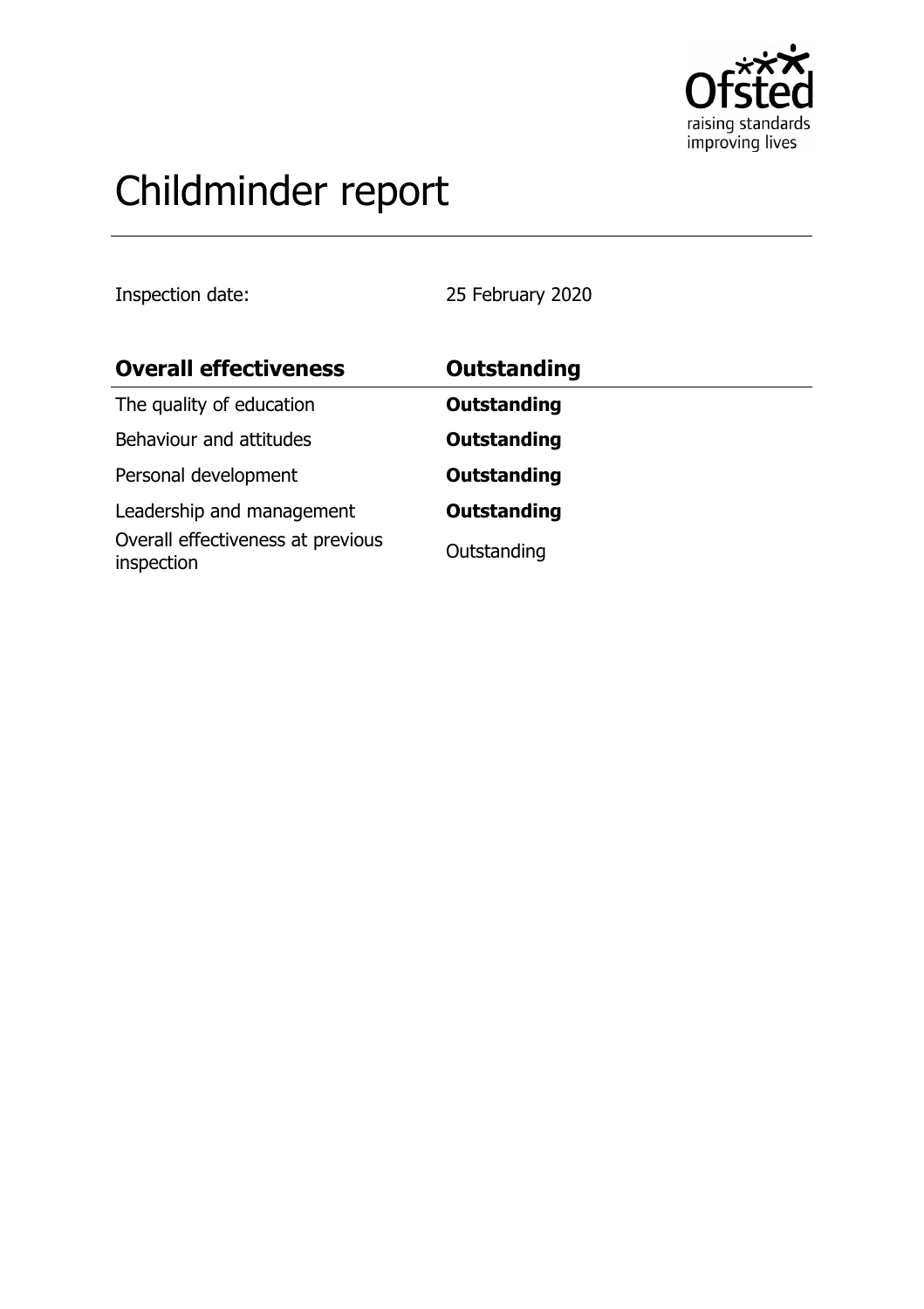

# **What is it like to attend this early years setting?**

#### **The provision is outstanding**

Children thrive in the childminder's care. They show great pleasure and high levels of involvement in the enjoyable and challenging activities that the childminder provides. For example, children work together harmoniously as they decide which ingredients to use to make their pancakes, and then record their 'recipe' on notepads. They concentrate for long periods as they mould and shape their 'pancakes' from play dough and use mathematical language to compare shapes and sizes. Children continually build and extend their vocabulary through stories, songs and rhymes. For example, they take part in a 'hidden books' initiative, where they look for books and puppets around the childminder's home. They cuddle up together to listen to a story. The childminder's excellent storytelling captivates their interest and helps them to develop a love of books. The childminder has high expectations for all children and consistently builds their knowledge and skills so that all children make rapid progress in their learning.

Children are exceptionally well cared for and show they feel safe and extremely secure. The childminder has a very good understanding of their individual needs, and consequently, children form excellent relationships with the childminder. Children show high levels of respect for each other and the environment.

#### **What does the early years setting do well and what does it need to do better?**

- $\blacksquare$  The childminder consistently strives to improve her practice to ensure she provides the very best support for all children and their families. For example, since her last inspection, she has completed an early years degree, and uses the knowledge she acquired through this to make improvements in the provision. The childminder identifies training and does research, such as on boys' literacy, to help her to focus on specific areas of learning.
- $\blacksquare$  Children are highly motivated and very eager to join in. They happily share and cooperate very well with each other, showing they have built strong friendships. For example, older children are extremely thoughtful to younger children, recognising when they need help in their play. The childminder uses enjoyable ways to teach children about different feelings and emotions, such as puppets and mirrors. Children learn about being 'happy', 'sad' and 'angry', which helps them to understand how their behaviour can affect others.
- Children have extensive opportunities to explore and experiment through firsthand experiences. They are keen to investigate new materials, such as the feel and texture of pine cones, wood and acorns. For example, children shake the acorn and are fascinated to hear a noise inside, then delight to discover a nut inside as they break it open. Children talk excitedly with the childminder about where acorns come from, and animals that eat nuts. The excellent interactions from the childminder develops children's language and communication skills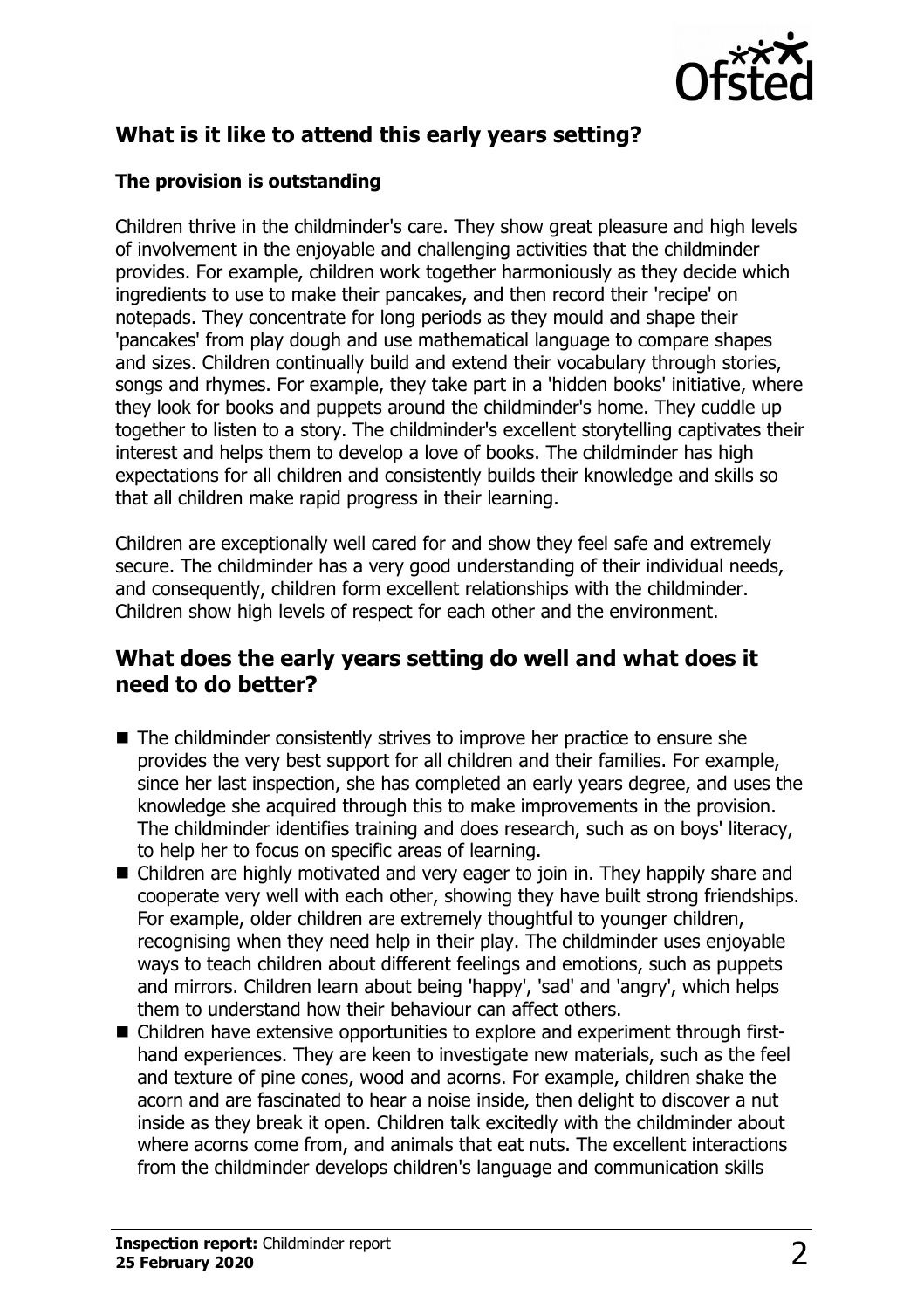

successfully.

- Children have excellent opportunities to be outdoors and to be physically active. For instance, they enjoy regular trips to the forest, where they join in minibeast hunts and use their imagination to act out familiar stories. The childminder plans specific activities outdoors to support boys' literacy skills further. For instance, older children use sticks in the sand and can identify initial letters and the sounds they make. Children are extremely well prepared for their future learning and eventual move on to school.
- $\blacksquare$  Children show high levels of confidence and independence. They manage their personal care needs by themselves, remembering the importance to wash their hands afterwards. Children learn how to develop a healthy lifestyle. For example, they take part in activities to grow and plant fruit and vegetables in the childminder's garden. Children enjoy tasting the food they have grown and learn about foods that are healthy to eat.
- $\blacksquare$  The childminder has formed excellent partnerships with parents. She works with parents very effectively to provide a consistent approach to children's care, learning and development. Parents are extremely well informed and involved as they receive suggestions on ways to support their children's learning further at home. For example, children take home books to share with their families, and parents send in photographs of activities children have enjoyed at home.

# **Safeguarding**

The arrangements for safeguarding are effective.

The childminder priorities children's safety and well-being. She has a very good understanding of her role and responsibilities to safeguard children in all areas of her work. The childminder attends safeguarding training to keep her knowledge updated and knows of the relevant agencies to contact if she has a concern about a child. The childminder has an excellent understanding of possible indicators that may mean a child is at risk of harm.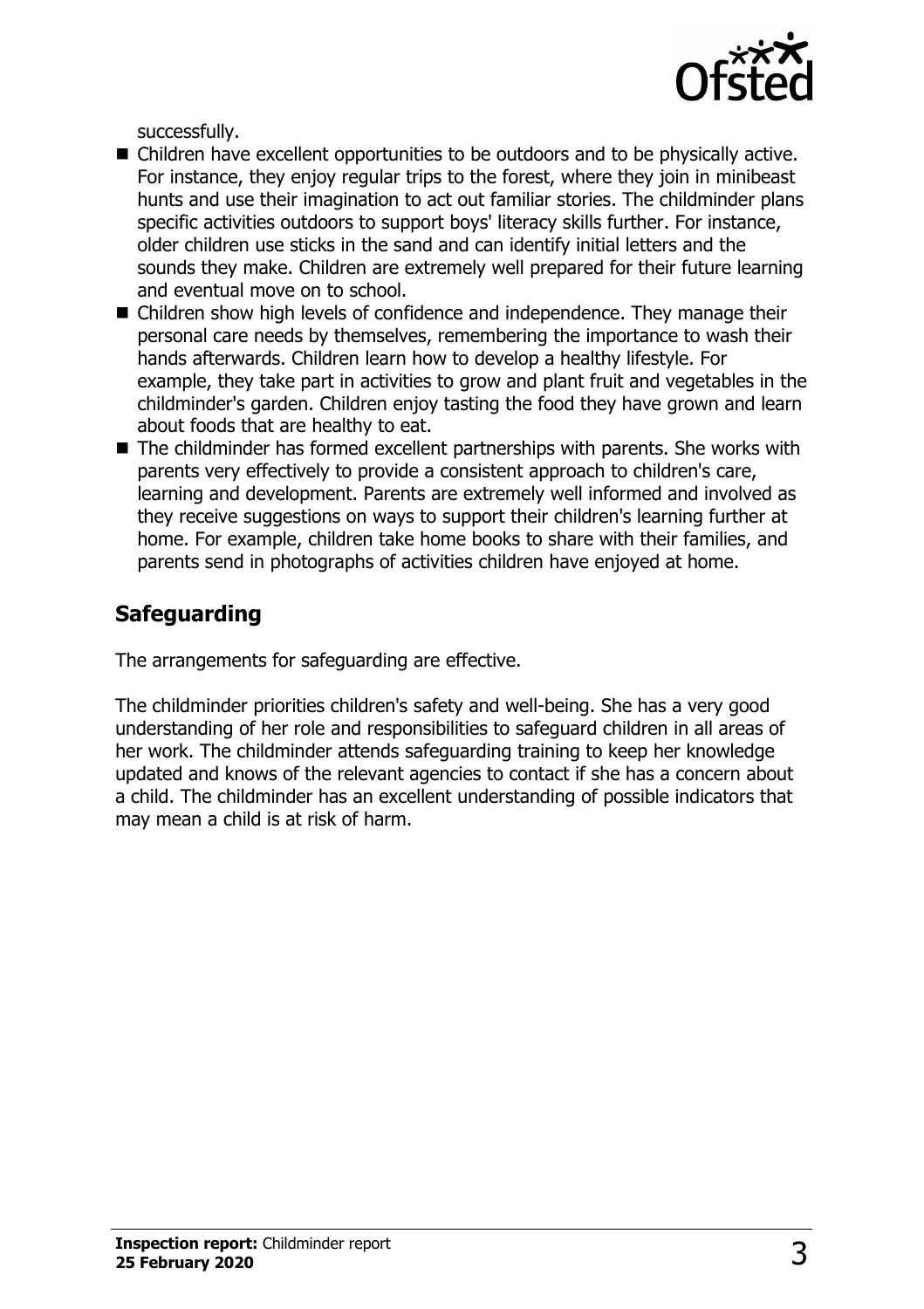

| <b>Setting details</b>        |                                                                                      |
|-------------------------------|--------------------------------------------------------------------------------------|
| Unique reference number       | EY428766                                                                             |
| Local authority               | <b>Dorset</b>                                                                        |
| <b>Inspection number</b>      | 10125735                                                                             |
| <b>Type of provision</b>      | Childminder                                                                          |
| <b>Registers</b>              | Early Years Register, Compulsory Childcare<br>Register, Voluntary Childcare Register |
| Day care type                 | Childminder                                                                          |
| Age range of children         | $1$ to 4                                                                             |
| <b>Total number of places</b> | 6                                                                                    |
| Number of children on roll    | 5                                                                                    |
| Date of previous inspection   | 20 August 2015                                                                       |

### **Information about this early years setting**

The childminder registered in 2011 and lives in Verwood, Dorset. She operates all year round from 8am to 6pm, on Tuesday, Thursday and Friday, except for family holidays. The childminder provides funded early education for three- and four-yearold children. She holds an early years degree.

# **Information about this inspection**

#### **Inspector**

Dinah Round

#### **Inspection activities**

- $\blacksquare$  The inspector held a discussion with the childminder to understand how the early years provision and the curriculum are organised.
- $\blacksquare$  The inspector viewed all areas used by the children and observed interactions between the childminder and children.
- $\blacksquare$  The inspector looked at a sample of the childminder's documentation, including policies and procedures and training certificates.
- $\blacksquare$  The inspector talked to the children at appropriate times during the inspection.

We carried out this inspection under sections 49 and 50 of the Childcare Act 2006 on the quality and standards of provision that is registered on the Early Years Register. The registered person must ensure that this provision complies with the statutory framework for children's learning, development and care, known as the early years foundation stage.

If you are not happy with the inspection or the report, you can [complain to Ofsted.](http://www.gov.uk/complain-ofsted-report)